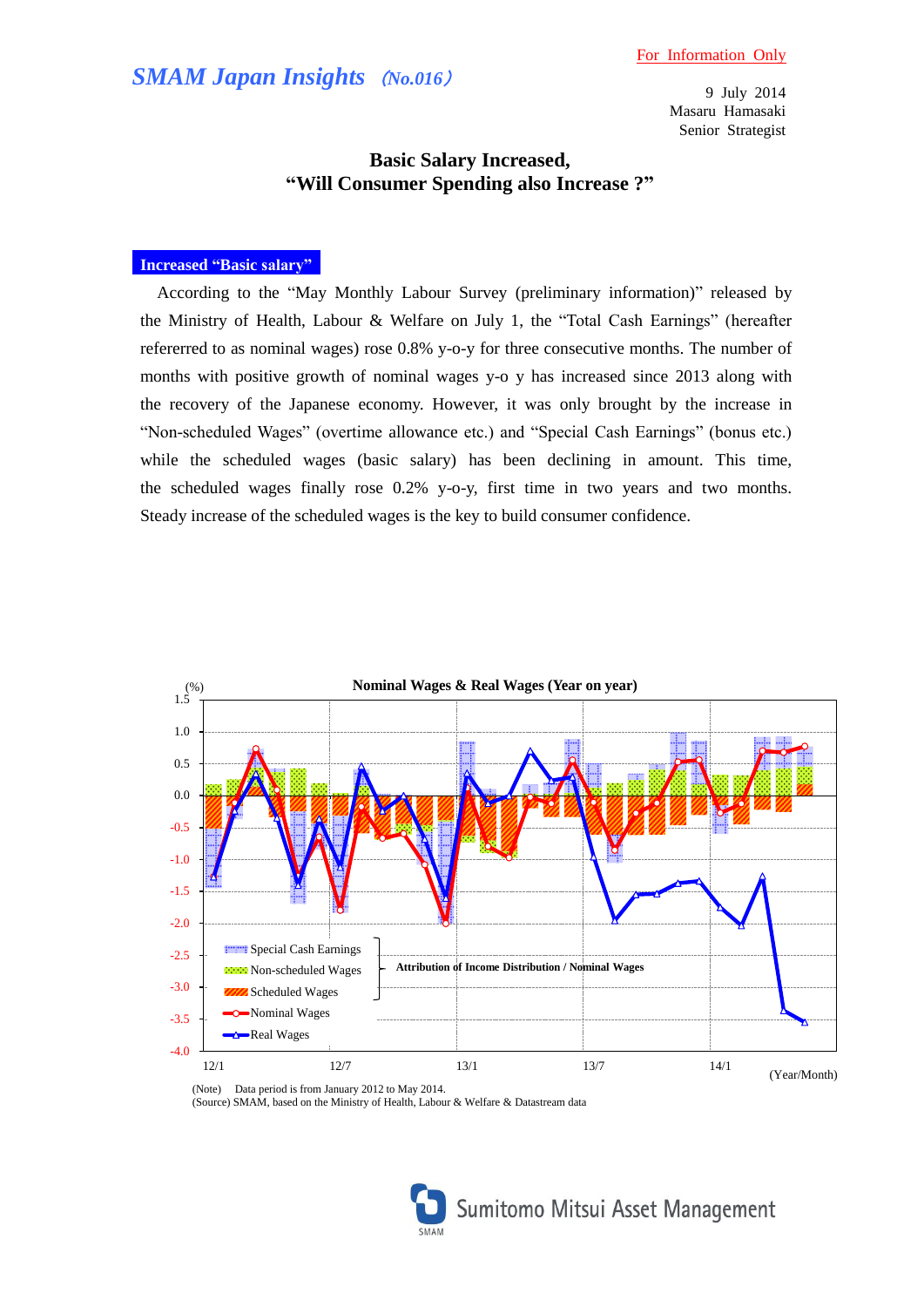### **Real wage is worse than 1997 (previous tax hike year)…**

However, the current wage environment is not that good as was explained above, as the real wages, nominal wages' growth rate minus inflation rate, declined 3.6% this time. The reason for this decline was the sharp increase of CPI (all items less imputed rents), 4.4% y-o-y. On the other hand, it is anticipated that the summer private consumption will be strong as the consumption during the Golden Week holiday period (late April to early May) was strong and the agreed bonus amount of large-scaled corporations rose 8.8% y-o-y according to the survey (announced on May 29) of the [Federation of](http://ejje.weblio.jp/content/Federation+of) [Economic](http://ejje.weblio.jp/content/Economic) Organizations. I think, however, that people will be inclined to spend less than expected if the real wages were reduced unless they feel confident that their basic salary will continue to rise in future. In order to avoid such negative situation, I think the Japanese government should maintain the current demand increase trend with the required economic stimulative measures in order to keep people's expectation and make consumers feel more confident of the persistence of the economic recovery.

#### **Disclaimer**

#### **Please read this disclaimer carefully.**

- This material is for non-Japanese institutional investors only.
- = The research and analysis included in this report, and those opinions or judgments as outcomes thereof, are intended to introduce or demonstrate capabilities and expertise of Sumitomo Mitsui Asset Management Company, Ltd. (hereinafter "SMAM"), or to provide information on investment strategies and opportunities. Therefore this material is not intended to offer or solicit investments, provide investment advice or service, or to be considered as disclosure documents under the Financial Instruments and Exchange Law of Japan.
- = The expected returns or risks in this report are calculated based upon historical data and/or estimated upon the economic outlook at present, and should be construed no warrant of future returns and risks.
- Past performance is not necessarily indicative of future results.
- The simulated data or returns in this report besides the fund historical returns do not include/reflect any investment management fees, transaction costs, or re-balancing costs, etc.
- The investment products or strategies do not guarantee future results nor guarantee the principal of investments. The investments may suffer losses and the results of investments, including such losses, belong to the client.
- The recipient of this report must make its own independent decisions regarding investments.
- The opinions, outlooks and estimates in this report do not guarantee future trends or results. They constitute SMAM's judgment as of the date of this material and are subject to change without notice.
- = The awards included in this report are based on past achievements and do not guarantee future results.
- The intellectual property and all rights of the benchmarks/indexes belong to the publisher and the authorized entities/individuals.
- = This material has been prepared by obtaining data from sources which are believed to be reliable but SMAM can not and does not guarantee its completeness or accuracy.
- All rights, titles and interests in this material and any content contained herein are the exclusive properties of SMAM, except as otherwise stated. It is strictly prohibited from using this material for investments, reproducing/copying this material without SMAM's authorization, or from disclosing this material to a third party.

Registered Number: Kanto Regional Finance Bureau (KINSYO) No.399 Member of Japan Investment Advisers Association and the Investment Trusts Association, Japan © Sumitomo Mitsui Asset Management Company, Limited